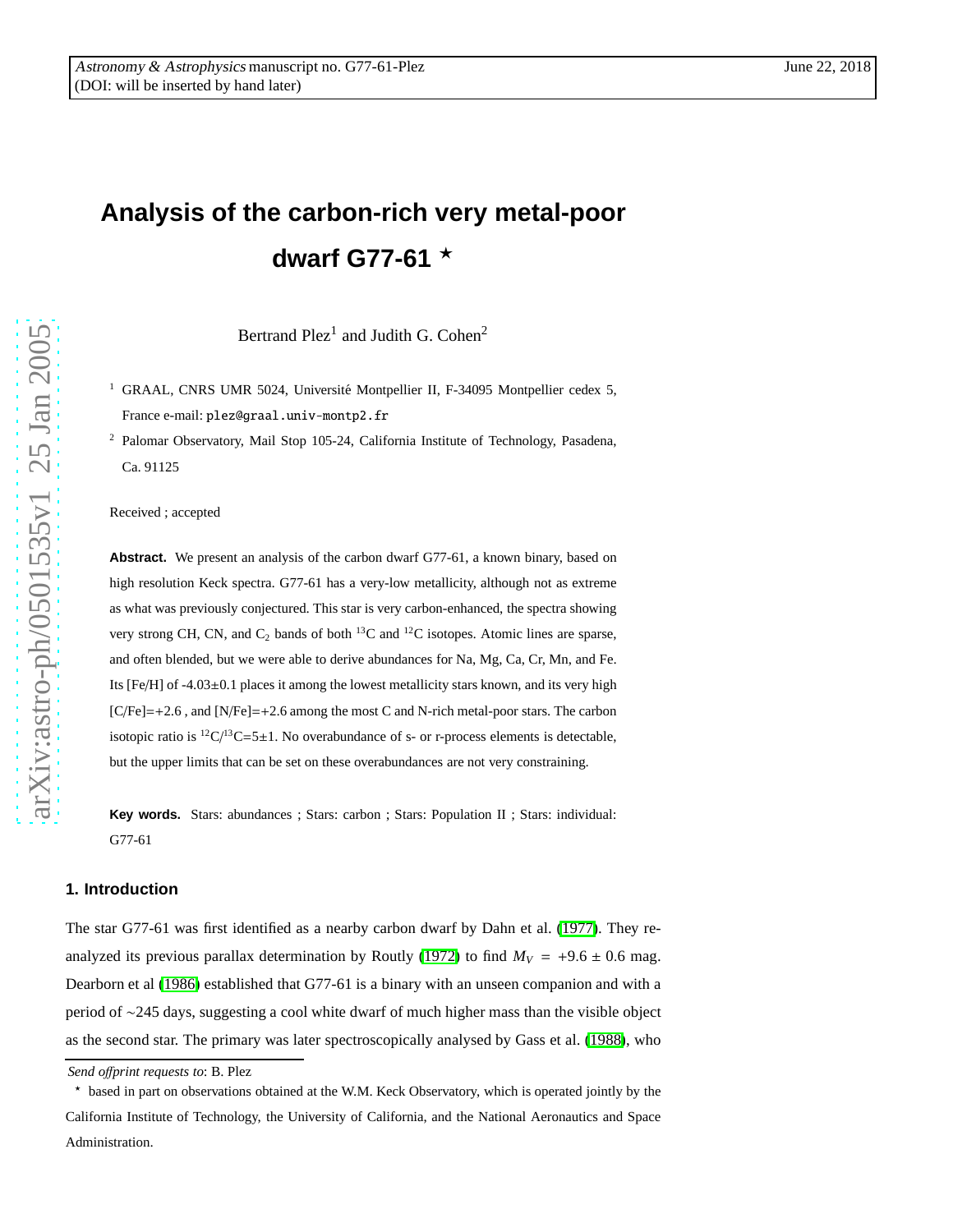concluded that its metallicity was extremely low, [Fe/H]=−5.5 dex (on our adopted scale with logA(Fe)=7.45). No other spectroscopic investigation has been carried out since then.

The discovery of a large number of very metal-poor, carbon-rich objects, with diverse additional peculiarities, particularly *r*-process or/and *s*-process enrichment, and the discovery of the most iron-poor star known, HE0107−5240 (Christlieb et al. [2002\)](#page-15-4), at [Fe/H]=−5.3, which is also very C-rich, all contribute to a renewed interest in the star G77-61.

## **2. Observations**

The star G77-61 was observed several times using HIRES (Vogt [et al.,1994\)](#page-16-0) at the Keck Observatory. The first set of spectra (3 exposures, each 1200 sec long) were obtained on the night of Sep 29, 2002. They covered a spectral range from 3780 to 5320 Å, at a resolution of 34 000 with small gaps between the orders at the red end of the range. A 1.1 arcsec wide slit was used, and a signal to noise ratio (SNR) of 100/spectral resolution element (4 pixels wide) in the continuum in the middle of this spectral range was achieved. This was calculated assuming Poisson statistics and ignoring issues of cosmic ray removal, flattening etc. The star was reobserved August 19, 2003 to cover the region from 5000 to 7900 Å, with a resolution of 34 000. Three separate exposures were required for full spectral coverage. On line signal calculations used the order just blueward of the center of the CCD at a wavelength of 5865 A. Much shorter exposure times were required to achieve the desired SNR of 75 to 100/spectral resolution element as the star is so red.

These spectra were reduced using a combination of Figaro scripts [\(Shortridge 1993\)](#page-15-5) and the software package MAKEE<sup>1</sup>. Normal procedures were followed until the final step, which involves fitting a low order polynomial to the continuum to remove the last residuals of the variation of the instrumental response with wavelength. Since the continuum is essentially impossible to determine in this heavily banded star, even at this spectral resolution, this step was omitted. Typical residuals removed at this stage are about 10% of the mean continuum within an order and are locally smooth.

The observed heliocentric radial velocity for G77-61 is −29 km/s on September 29, 2002, and −20 km/s on August 19, 2003, with somewhat large uncertainty due to the strong veiling. These values fit very well with those predicted from the orbit of Dearborn et al. [\(1986\)](#page-15-2): -29.6 and -18.5 km/s.

### **3. Analysis**

The spectra were analysed through spectrum synthesis, the very strong veiling by molecular bands not allowing equivalent width determinations.

<sup>&</sup>lt;sup>1</sup> MAKEE was developed by T.A. Barlow specifically for reduction of Keck HIRES data. It is freely available on the world wide web at the Keck Observatory home page, http://[www2.keck.hawaii.edu:3636](http://www2.keck.hawaii.edu:3636/)/.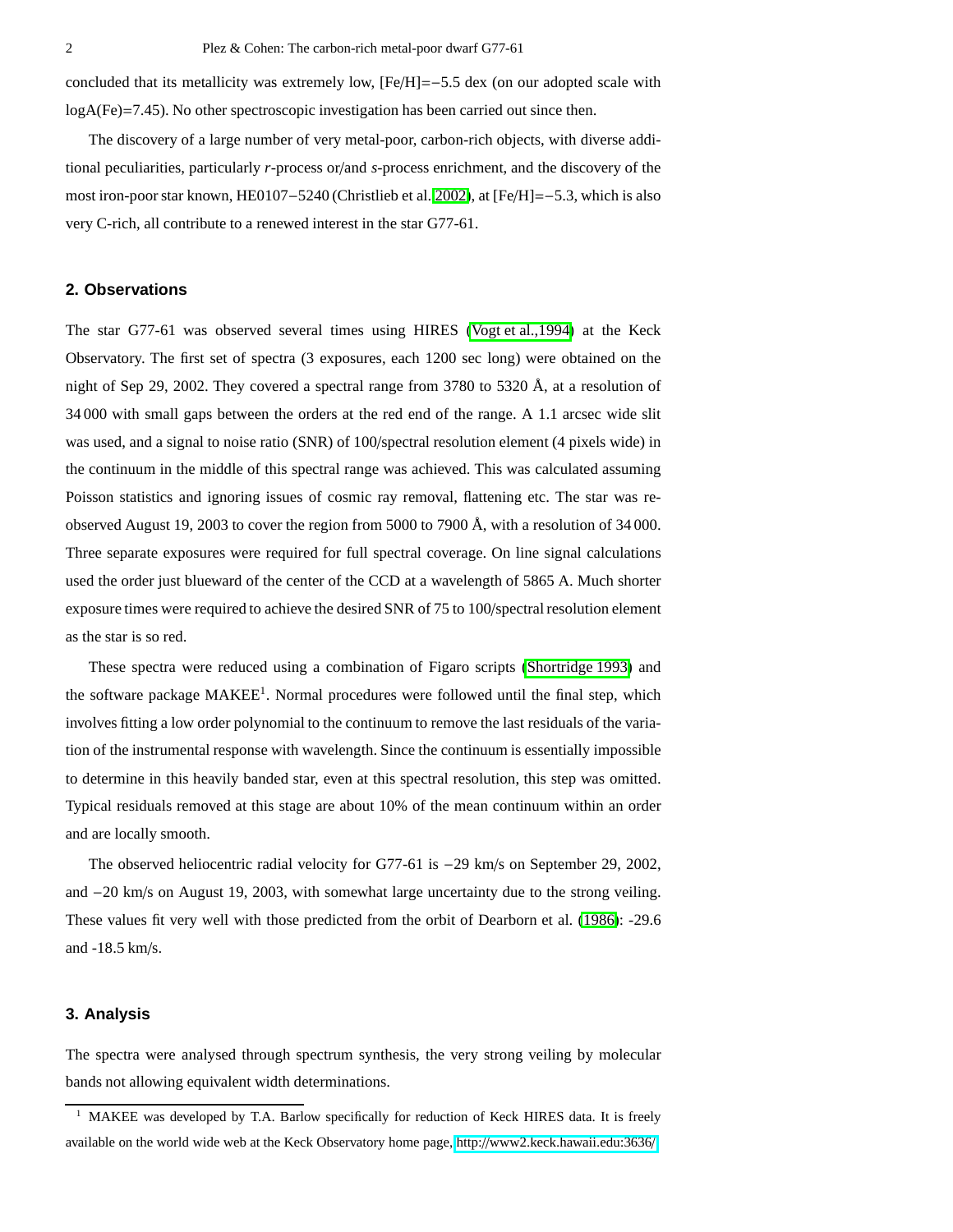Our B-V photometry from the Swope 1-m telescope at the Las Campanas Observatory, (Ivans & Cohen, private communication), B=15.70 and V=13.97, gives B−V=1.73 mag. Dahn et al. [\(1977\)](#page-15-0) provide V=13.90, B−V=1.70. The trigonometric parallax of 16.9±2.2mas (Harris et al. [1998\)](#page-15-6), and the V magnitude lead to  $M_V=10.1\pm0.27$ , assuming no reddening, as the star is nearby. Schlegel et al.'s extinction maps [\(1998\)](#page-15-7) give E(B-V)=0.100 at this position. The Galactic latitude of G77−61 is −41.51*<sup>o</sup>* , corresponding to a height of 39 pc above the Galactic plane, resulting in about 25% of the total extinction, or 0.025 mag, well below all other uncertainties. The IR colours J−H=0.684, H−K=0.337, and J−K=1.007 in the Johnson system (Bessell & Brett [1988\)](#page-14-0) are obtained from 2MASS photometry (Skrutskie et al. [1997,](#page-16-1) and Cutri et al. [2003\)](#page-15-8) J=11.470 (0.022), H=10.844 (0.024), K=10.480 (0.019), using the relations of Carpenter [\(2001\)](#page-15-9). The K magnitude is 10.52 in the Johnson system, which transforms to an absolute  $M_K=6.62\pm0.27$ . Carbon-rich dwarf MARCS models around *T*eff=4000 K and [Fe/H]=−3 or −4 have bolometric corrections BC<sub>K</sub>  $\approx$  2.25, and BC<sub>V</sub>  $\approx$  -0.65. Thus, the absolute bolometric magnitude is M<sub>bol</sub>  $\approx$  9.45 from V, and 8.87 from K. Dearborn et al. [\(1986\)](#page-15-2) find  $BC_V = -0.96$  from spectro-photometric observations, leading to  $M_{bol}$ =9.14. We adopt the average of the K and V values,  $M_{bol}$ =9.16 (i.e.  $L=0.017 L_{\odot}$ ).

We adopt  $T_{\text{eff}}$  = 4000  $\pm$  200 K, obtained from interpolating the observed V-J and V-K colors in the predicted color grid of [Houdashelt, Bell, & Sweigart \(2000\).](#page-15-10) We assume that the star is sufficiently nearby that the reddening is negligible. The uncertainty in  $T_{\text{eff}}$  is not due to the observational photometric errors but rather to the modeling uncertainties. The [Houdashelt, Bell, & Sweigart \(2000\)](#page-15-10) color grid was calculated assuming scaled Solar compositions extending to  $[Fe/H]$  as low as  $-3$  dex, but G77–61 has a highly anomalous composition with very large C excess. The  $C_2$  bands reduce the flux integrated over the *V* bandpass below that of the true continuum by ∼35%. The effect of the prominent  $C_2$  absorption, which is not included in the models at all, has been compensated for in an approximate way, but still leaves a large uncertainty in  $T_{\text{eff}}$ . The range of  $T_{\text{eff}}$  from the three previous analyses of this star listed in §[1](#page-0-0) is 4000 to 4200 K.

For  $T_{\text{eff}}$ =4000 K we deduce that R=0.27 R<sub>☉</sub>, and log *g*=5.27 assuming M=0.5M<sub>☉</sub>,; assuming  $M=0.3M_{\odot}$  leads to log  $g=5.05$ .

While evolutionary tracks for metal poor stars with such extreme C enhancement are not available, the new Yale-Yonsei isochrones (Kim et al. [2002,](#page-15-11) Yi et al. [2003\)](#page-16-2) with  $\alpha$ -enhancement give an indication of whether these values are in accord with those expected for an old lower main sequence star. We examine the sequence of metal poor isochrones with  $\alpha$ -enhancements of a factor of four and age of 9Gyr. The inferred luminosity of G77-61 then corresponds to a mass of 0.38M⊙. The *T*eff of the isochrone at this luminosity, which is probably quite uncertain, is ∼300 K lower than the value we adopt.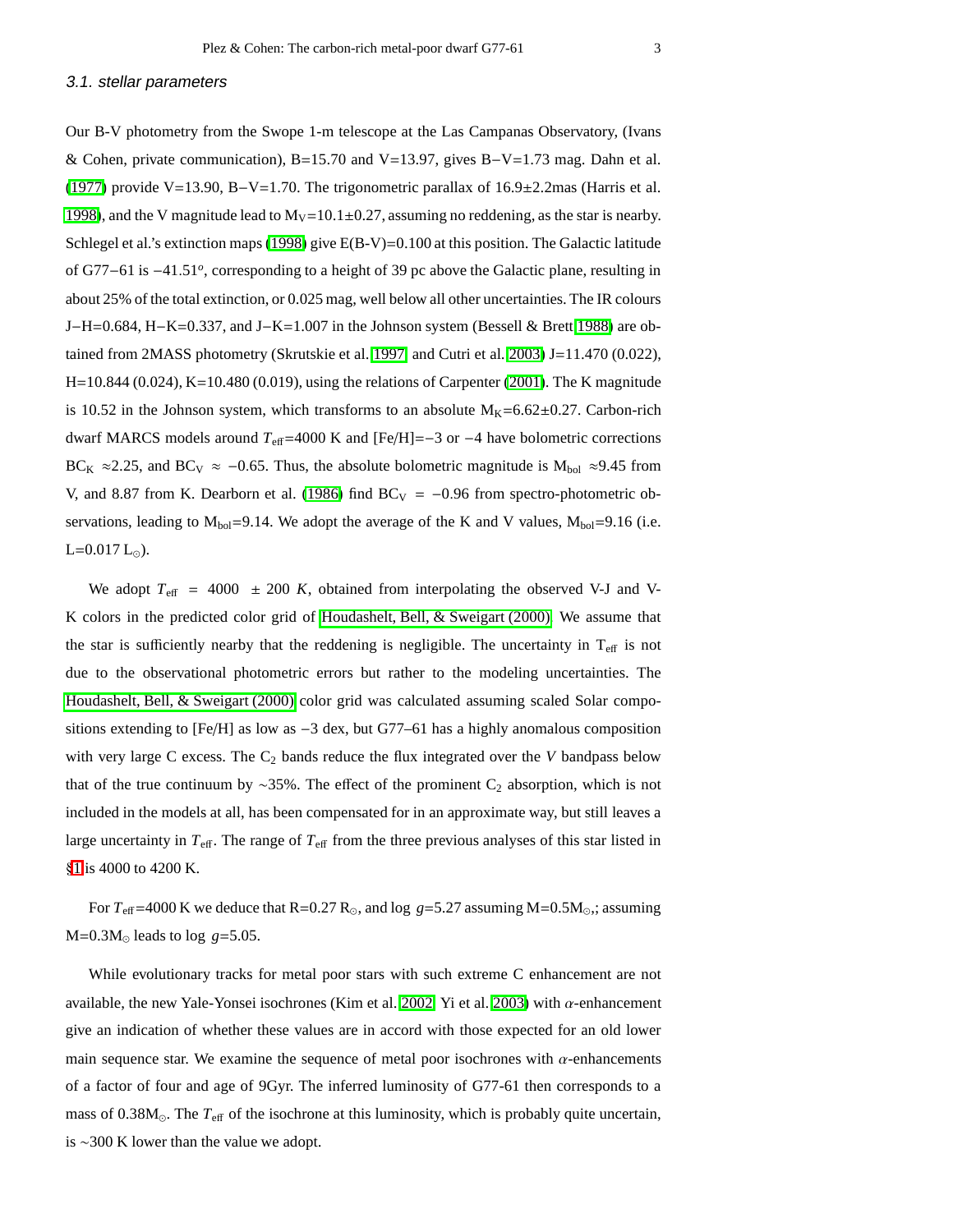#### 3.2. model atmospheres and line data

Using the estimates of *T*eff, and log *g*, models were calculated with the MARCS code (Gustafsson et al. [1975,](#page-15-12) Plez et al. [1992,](#page-15-13) Edvardsson et al. [1993,](#page-15-14) Asplund et al. [1997,](#page-14-1) Gustafsson et al. [2003\)](#page-15-15), at metallicities between −5 and −3, for various C/H ratios. The synthetic spectra were computed with the TURBOSPECTRUM package (Alvarez and Plez [1998\)](#page-14-2), using atomic lines from the VALD database (Kupka et al. [1999\)](#page-15-16). The data for the lines we use in the abundance analysis is listed by Hill et al. [\(2002\)](#page-15-17), and [Cayrel et al. \(2004\).](#page-15-18) The molecular line lists for CH, and CN were specially assembled. These lists, used by Hill et al. [\(2002\)](#page-15-17), were further updated. The CH line list was improved by shifting a number of line positions by 0.1 Å or less between 4200 and 4275Å, for <sup>13</sup>CH A-X lines, and to a lesser extent <sup>12</sup>CH lines (using in particular Richter & Tonner, [1967,](#page-15-19) as well as a Keck spectrum of the carbon-rich metal-poor star HE0212-0557). The  $C_2$  line list was taken from Querci et al. [\(1971\)](#page-15-20), and updated by scaling the gf-values to agree with modern lifetime and intensity measurements (Cooper and Nicholls [1975,](#page-15-21) Grevesse et al. [1991,](#page-15-22) Erman and Iwamae [1995,](#page-15-23) Langhoff et al. [1990\)](#page-15-24). The situation is far from satisfactory for spectrum synthesis with this latter list, and efforts are under way to improve the situation. We did not use  $C_2$  lines to derive the C abundance, and avoided the use of other lines situated within  $C_2$  bands, where a risk of blending exists.

It is important to use a model computed with abundances close to the spectroscopic determination. Figure [1](#page-4-0) shows the thermal and pressure structure of the final model adopted, with abundances from Table [1,](#page-9-0) together with a second model with solar abundances uniformly scaled down by −4 dex and with  $\alpha$ /Fe]=+0.4, and a third model with in addition CNO abundances set to their final values. The thermal structure of the model is affected by the abundance of species that contribute importantly to the opacity (mostly C and N, due to the predominance of  $C_2$  and CN in the spectrum), and less importantly by the abundance of electron donors (Mg, Na, and Ca) which has a impact on the T-P*e*-P*gas* relation in the outermost layers. This is further illustrated in the spectrum synthesis. Changing from a model with scaled solar abundances ([X/H]=−4.0), and  $\left[\alpha/\text{Fe}\right]=+0.4$ , to a model with the abundances of Table [1](#page-9-0) results for example in a change of more than 0.3 dex in the determination of the abundance of Na from the Na I D line. This is illustrated in Figure [2](#page-5-0) where synthetic spectra computed with various Na abundances in the three model atmospheres are compared to the observation. In the case of the two models with equal abundances of C, N, and only differences in some elements (esp. Na, Mg, Ca), the differences are due to the impact of the electron donors in the line forming layers. They resulting difference is about 0.1 dex in the determination of the Na abundance. Interestingly, deeper in the atmosphere, around  $\tau_{\rm Ross}$ =1, about 80% of the electrons arise from  $H_3^+$ . The obvious impact this has on H<sup>-</sup> opacity demonstrates the importance of including  $H_3^+$  in the molecular equilibrium, as recently shown for the evolution of zero-metal stars by Harris et al. [\(2004\)](#page-15-25). We use the partition function of Neale & Tennyson [\(1995\)](#page-15-26) for  $H_3^+$ .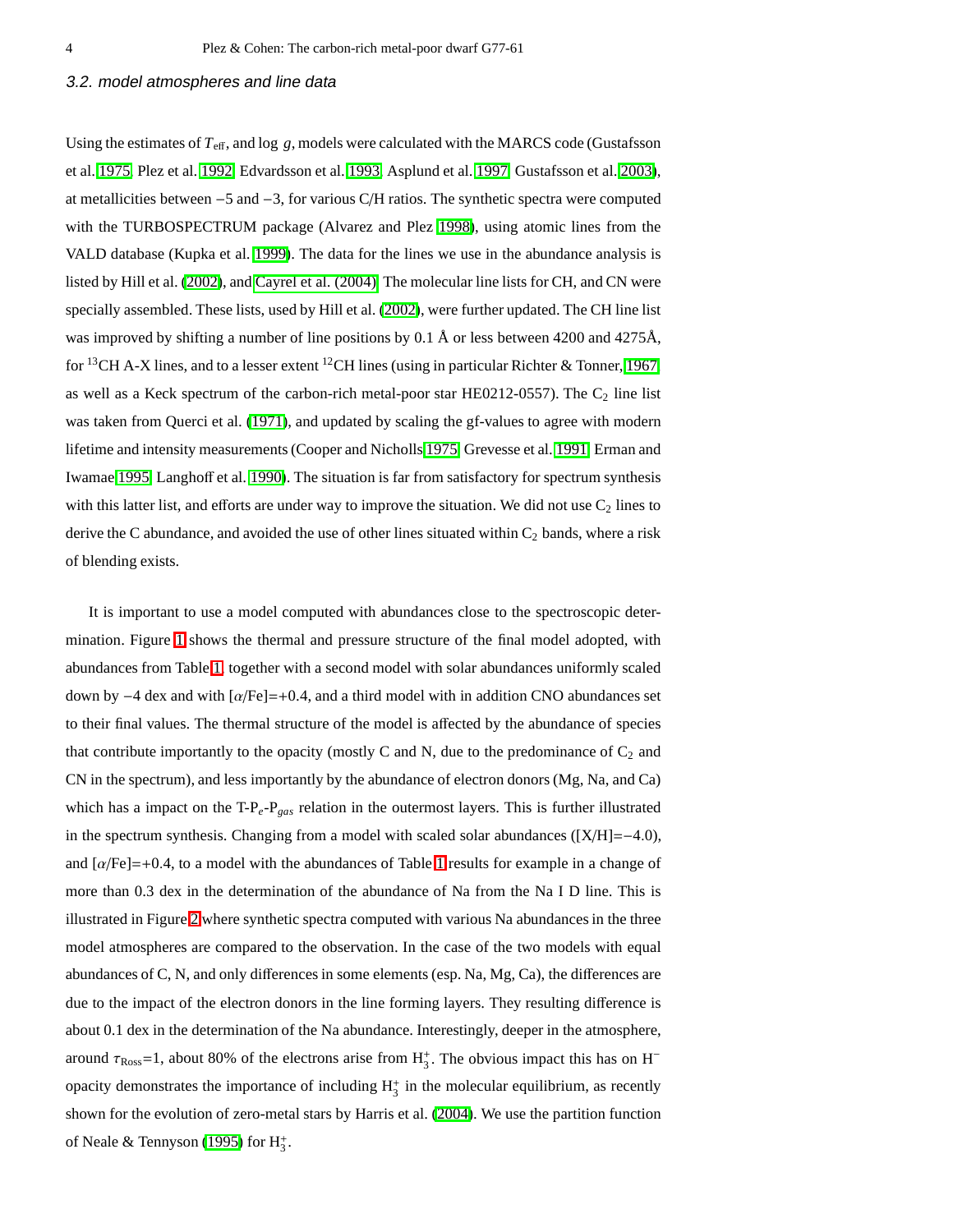

<span id="page-4-0"></span>**Fig. 1.** Effect of abundance changes on model atmosphere thermal and pressure structure. Full line is the final model, with the abundances of Table [1,](#page-9-0) dashed line is a model with solar abundances scaled by −4 dex, and [α/Fe]=0.4, dotted line has in addition CNO abundances to their final value.

The effect of changes in C and N abundances on the emergent spectrum is even more dramatic, through the change in blanketing of  $C_2$ , CN and CH, which affects the thermal structure of the model (see Figure [1,](#page-4-0) and [2\)](#page-5-0). The O abundance, which we cannot determine, has no impact as long as it stays well below the C abundance. Low-resolution IR spectra (Joyce [1998\)](#page-15-27) as well as IR photometry (Dahn et al. [1977\)](#page-15-0) show very faint CO bands, in favor of a low oxygen abundance. We adopted here  $log A(O)=5.0$ .

## <span id="page-4-1"></span>3.3. results

Abundances were first derived for C using the CH A-X and B-X bands around 3890 and 4100- 4200Å (see Figure [3.3\)](#page-4-1), with checks on the  $C_2$  Swan bandheads at 5160Å and 4735Å. The N abundance was estimated using the CN A-X red bands around 8000Å. Note that an increase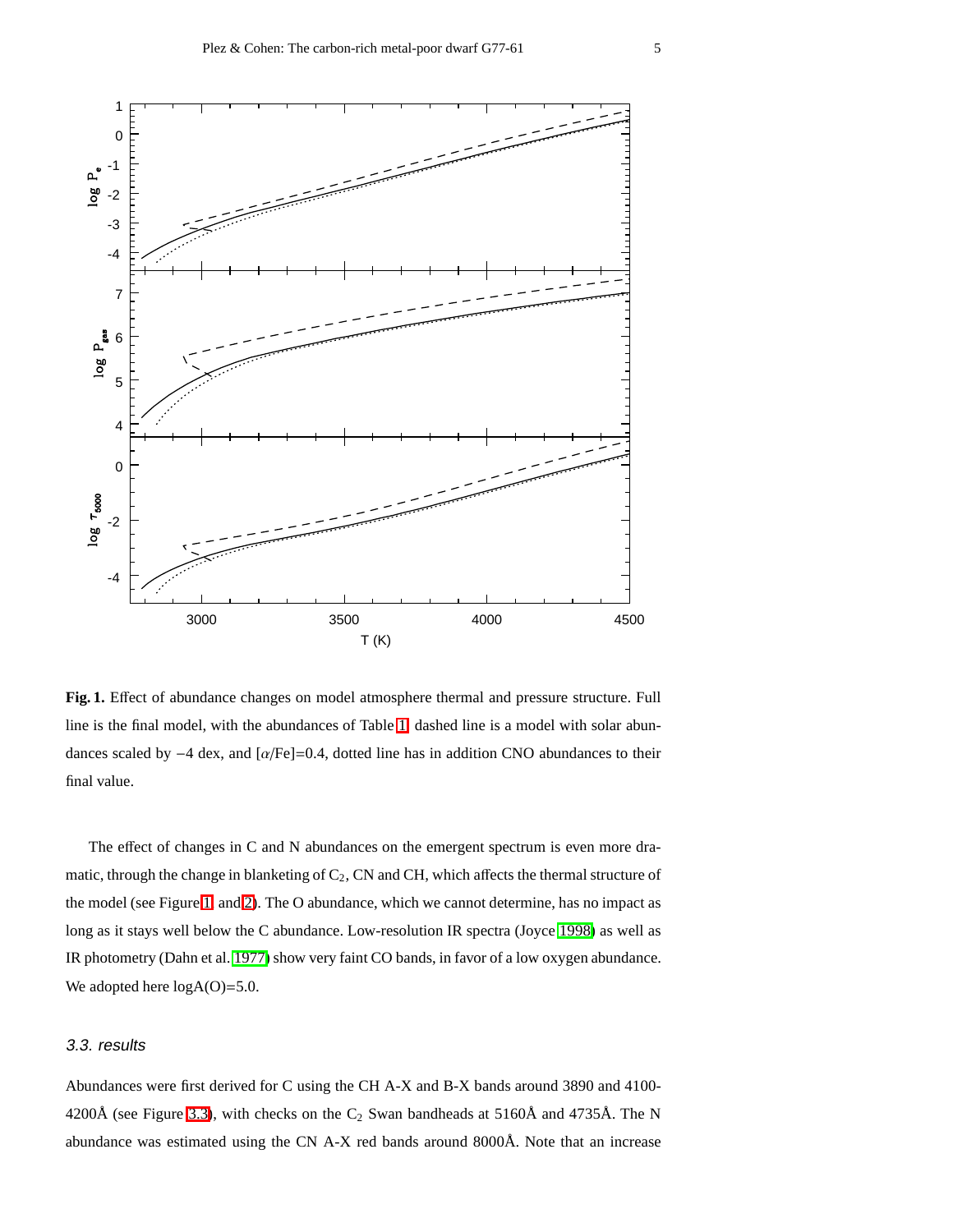

<span id="page-5-0"></span>**Fig. 2.** Effect of model atmosphere changes on the Na I D line. Dots are observations; full line is the synthetic spectrum from the model atmosphere with the final abundances, including logA(Na)=2.92; dotted lines are for 2 Na abundances: 2.92 and 3.22, and a model with solar abundances scaled by −4 dex, except CNO which have their final value, and [α/Fe]=0.4 (dotted line model of Fig. [1\)](#page-4-0); finally, dashed lines are for Na abundances of 2.32, 2.62 and 2.92 and the model with solar abundances scaled by −4 dex (dashed line model of Fig. [1\)](#page-4-0). The features in the observed spectrum that are not matched by our calculations are due to  $C_2$ .

of the derived carbon abundance would lead to a decrease of the nitrogen abundance by the same amount. The  $C_2$  Swan and Phillips bands, although very strong and displaying obvious bandheads for the <sup>12</sup>C<sub>2</sub>, the <sup>12</sup>C<sup>13</sup>C, and <sup>13</sup>C<sub>2</sub> isotopic combinations, could not be used, because of the absence of reliable line list. The  ${}^{12}C/{}^{13}C$  isotopic ratio of 5 $\pm$ 1, was derived using 18  ${}^{13}CN$ lines between 7925 and 7966Å. Wavelengths of <sup>13</sup>CN lines from the list of Plez were shifted by 0.1Å to improve the match to the observations. Figure [4](#page-7-0) and Figure [5](#page-8-0) show parts of these regions. The synthetic spectrum without CN lines included is also plotted. Faint lines appear in this synthetic spectrum, which seem well placed but too faint to fit the observed spectrum. These lines are low excitation  $C_2$  lines from the Phillips bands, for which we don't have a reliable line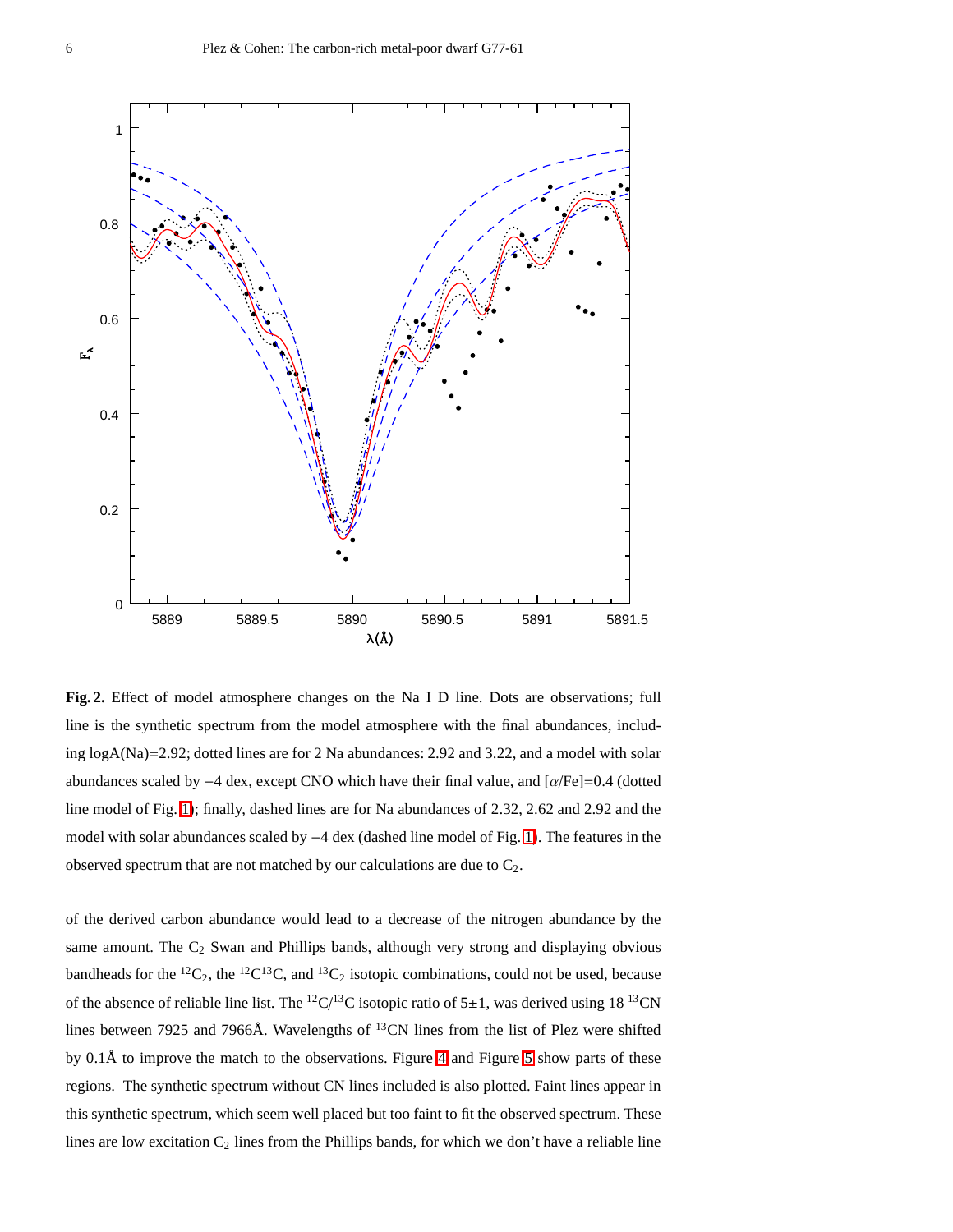

**Fig. 3.** CH A-X band head. Dots are the observed spectrum. Synthetic spectra were calculated for  ${}^{12}C/{}^{13}C=5$  (final adopted value), 9, and 20. All abundances have their final value.

list. Efforts to improve the situation are ongoing, as these unsaturated lines seem promising to determine the carbon abundance in stars similar to G77-61.

The impact of microturbulence is not negligible on the strong saturated lines.We could only use a handful of strong atomic lines. Most molecular lines are also somewhat saturated. We could thus not derive a microturbulence parameter from the observations. We decided to use 0.1km/s for the following reason: in the Sun the ratio of microturbulence parameter to the maximum MLT velocity is 1.3/2.5. The MLT velocity in our C dwarf model is 0.22km/s, reached around  $\tau_{5000}$ =1. Assuming the same ratio as for the Sun, which is reasonable if we suppose that microturbulence measures convective overshooting in the upper layers of the atmosphere, we find a microturbulent velocity of the order of 100m/s, which is one order of magnitude smaller than the thermal velocity of atoms at 3000K. Actually, convection reaches optically thin layers in the carbon dwarf models with velocities of about 100m/s at  $\tau_{5000}$ =0.01, which reinforce our estimate for the microturbulence parameter. Using 1km/s would not impact the abundances derived here very much.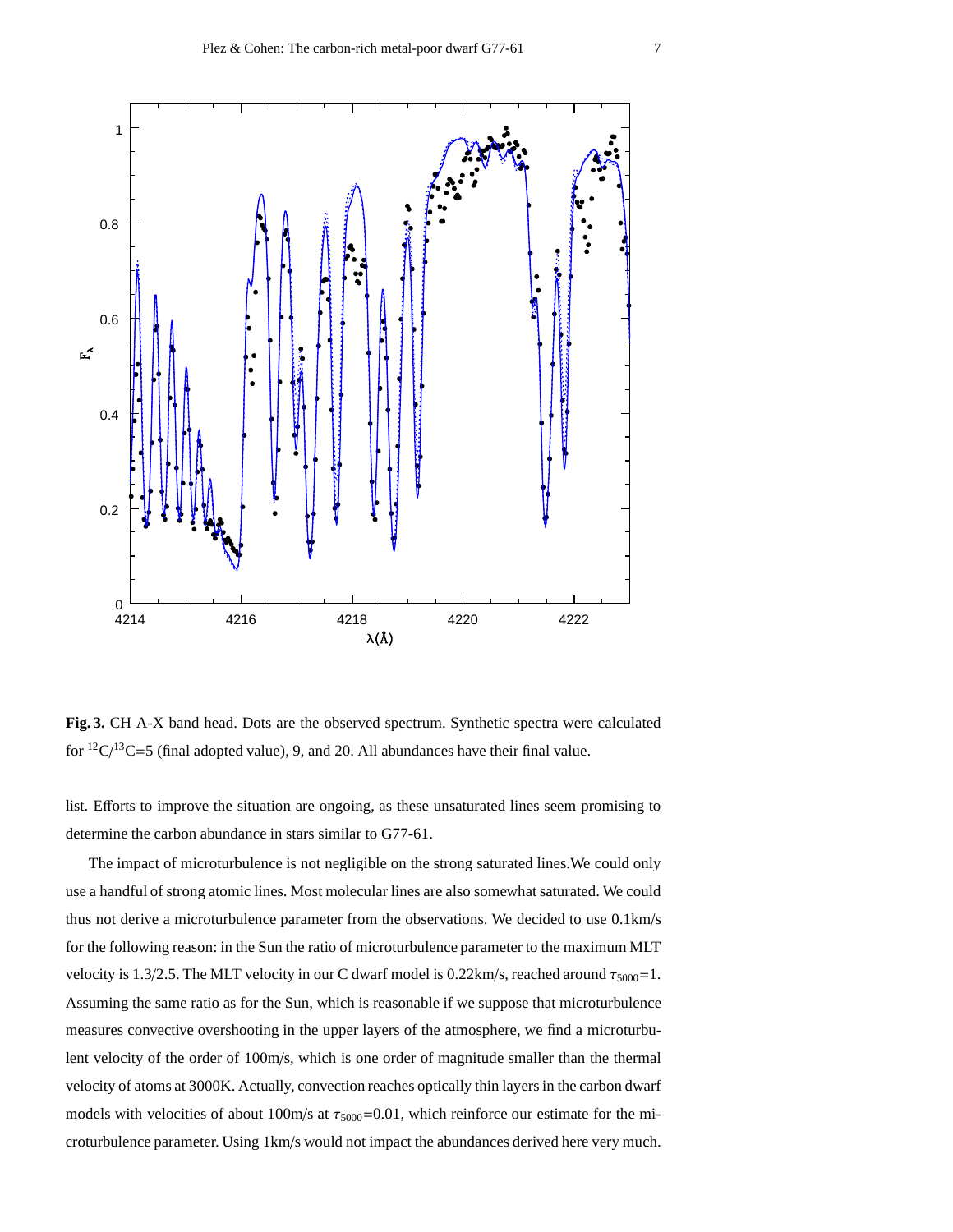

<span id="page-7-0"></span>**Fig. 4.** CN red system lines. Dots are two observed spectra, with different setups. Synthetic spectra were calculated for 3 different N abundances, logA(N)=6.32, 6.42, 6.52, and without CN lines.

Only the use of a very unlikely microturbulence parameter of the order of 2km/s or more would induce significant abundance changes, and a notably worse match to the observations.

Unblended atomic lines are rare in the spectrum of G77-61, and most are strong. The abundances we present are based on few lines, often with low excitation energies, and subject to non-LTE effects. Large errors might have occurred due to an inappropriate description of the upper layers of the stellar atmosphere. We avoided lines in regions of the spectrum where the synthetic spectra did not reproduce well enough the molecular veiling. In particular, the region below 4000Å shows numerous large absorption features, of unidentified origin. These features show up in the spectra of other cool C-rich, metal-poor stars as well, and efforts toward their identification should be made.

The abundances are presented in Table [1,](#page-9-0) where we use as reference solar abundances the values from Grevesse and Sauval [\(1998\)](#page-15-28), except for C=8.41, N=7.80, and O=8.67 which we take from [Allende-Prieto, Lambert & Asplund\(2002a\),](#page-14-3) [Asplund\(2003\),](#page-14-4) and [Asplund et al.\(2004\),](#page-14-5) and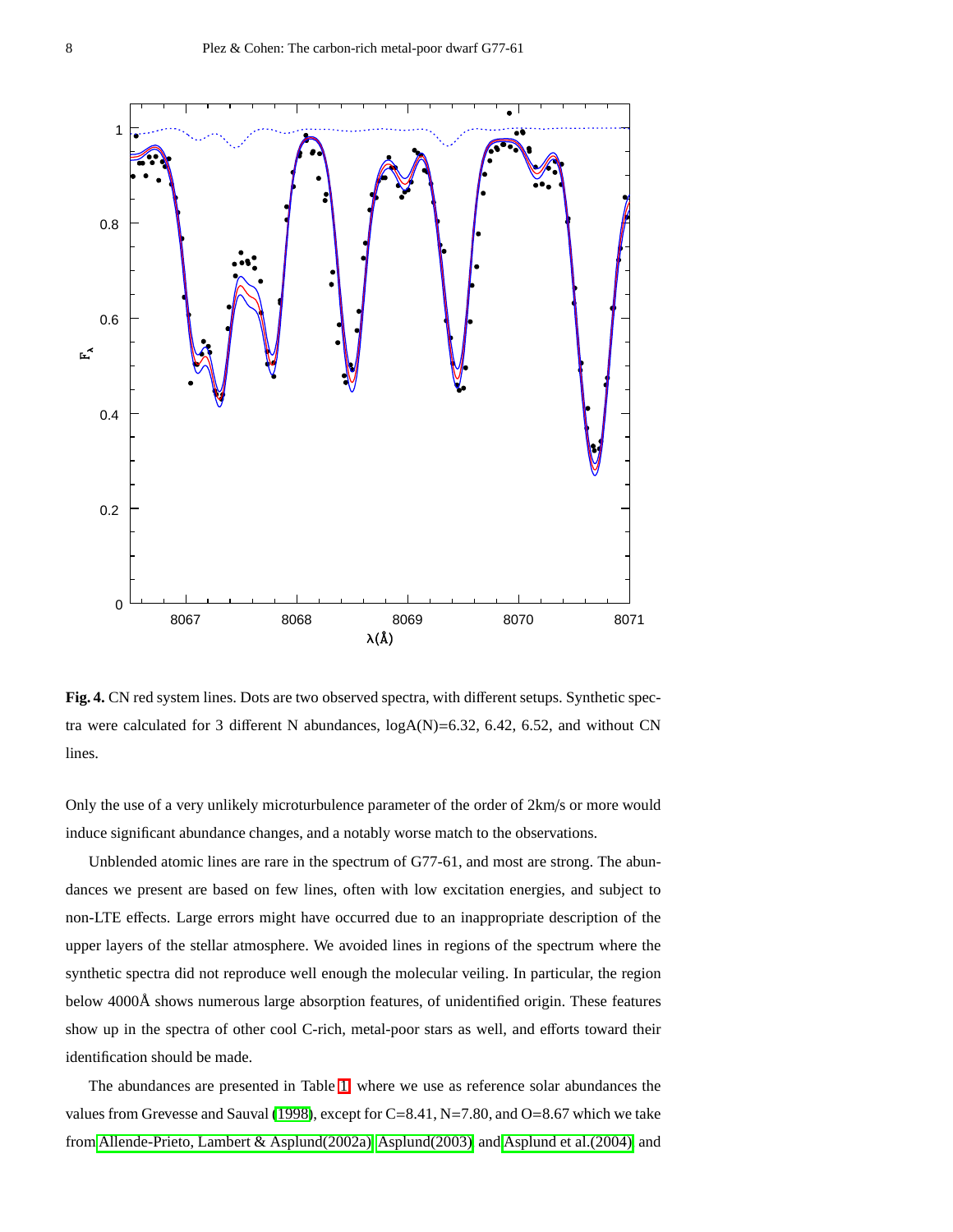

<span id="page-8-0"></span>Fig. 5. Red system lines of <sup>12</sup>CN and <sup>13</sup>CN. Spectra were computed for 3 different isotopic ratios:  $12C/13C=4$ , 6, 9, as well as without any CN lines. The (too) faint spectral lines appearing in the latter case (dotted line) are  $C_2$  lines from the Phillips transition system. The line list we use for  $C_2$  is not reliable.

Fe=7.45 from [Asplund et al. \(2000\).](#page-14-6) Our solar abundances are the same as Christlieb at al. [\(2004\)](#page-15-29) and [Cohen et al. \(2004\).](#page-15-30)

The uncertainties from the quality of the fit of individual lines are of the order of 0.15 dex. In some cases (K I) possible additional blends increase the uncertainty to greater values (0.3 dex or more). For Fe I (see Fig. [6\)](#page-10-0), the situation is better, as 6 lines could be used, that are not resonance lines, contrary to Na, or K. The standard deviation from the 6 lines is 0.1 dex. The uncertainties quoted in Table [1](#page-9-0) are estimated on this basis. They do not include any systematic error that could arise from a change of stellar parameters. The abundances derived using the model with solar abundances scaled down by 4 dex, except the alpha elements ( $\left[\alpha/Fe\right]=+0.4$ ), and the final CNO abundances, differed from the abundances quoted in Table [1](#page-9-0) by 0 dex for Ca, by less than 0.1 dex for Fe, by +0.15 dex for Mg and Cr, by 0.3 dex for Mn, and 0.6 dex for Na I. At the upper limit to the  $T_{\text{eff}}$  for G77-61, i.e. 4200 K, [Fe/H] becomes -3.85. This is a reasonably secure upper limit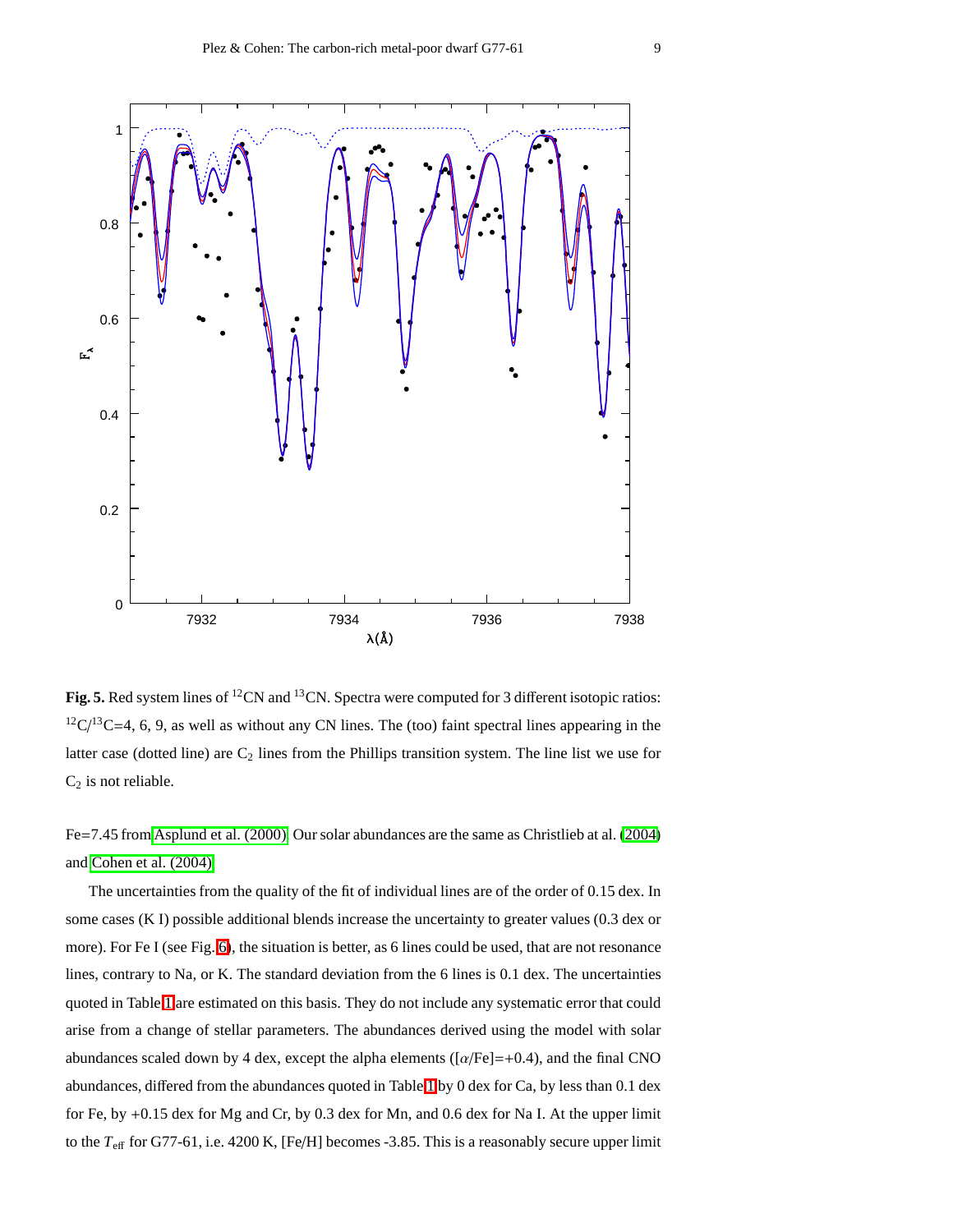<span id="page-9-0"></span>**Table 1.** Abundances derived for G77-61

| $\log \epsilon(X)$ | error      | [X/H]   | [X/Fe]   | wavelength $(A)$ |  |
|--------------------|------------|---------|----------|------------------|--|
| 7.0                | $\pm 0.1$  | $-1.4$  | $+2.6$   |                  |  |
| 6.4                | $\pm 0.1$  | $-1.4$  | $+2.6$   |                  |  |
| <1                 |            | < 0     | $\leq$ 4 | 6708             |  |
| 2.9                | $\pm 0.2$  | $-3.4$  | $+0.60$  | 5889             |  |
| 4.0                | $\pm 0.2$  | $-3.5$  | $+0.49$  | 5183, 5172       |  |
| 2.3                | $\pm 0.3$  | $-2.8$  | $+1.21$  | 7665, 7699       |  |
| 2.7                | $\pm 0.2$  | $-3.7$  | $+0.37$  | 4226             |  |
| 2.9                | $\pm 0.2$  | $-3.5$  | $+0.57$  | 8498, 8542, 8662 |  |
| 2.0                | $\pm 0.2$  | $-3.7$  | $+0.36$  | 5206, 5208       |  |
| 1.3                | $\pm 0.3$  | $-4.1$  | $-0.06$  | 4030             |  |
| 3.42               | $\pm 0.15$ | $-4.03$ |          | 3887, 3895, 3899 |  |
|                    |            |         |          | 4045, 4063, 4071 |  |
|                    |            |         | < 2.7    | 4810             |  |
|                    |            |         | < 0      | 4077             |  |
|                    |            |         | <1       | 4554, 4934       |  |
|                    |            |         | $<$ 3?   | 4129, 4205       |  |
|                    |            |         |          |                  |  |

 $a^{-12}C/{}^{13}C=5\pm1$ 

*<sup>b</sup>* The K abundance is quite uncertain: blend with CN

to the metallicity of this star. An increase of the gravity to  $\log g = 5.5$  reduces the Fe abundance by 0.3 dex. For Ca II, the changes are −0.1 dex when the gravity is increased to log *g* = 5.5, and +0.3 dex for an increase of  $T_{\text{eff}}$  to 4200 K, while the Na I abundance rises by +0.5 dex. These values give an estimate of the systematic errors that may affect our results, not accounting for possible non-LTE effects.

## <span id="page-9-1"></span>**4. Discussion**

We have shown that G77-61 is an extremely metal poor dwarf with [Fe/H] −4.03 dex which is highly C-enhanced, having *N*(C)/*N*(Fe) 500 times the Solar ratio, so that [C/H] is −1.4 dex. There are only ∼10 stars known in the Galaxy with [Fe/H < −3.5 dex verified by a detailed abundance analysis<sup>2</sup>. G77–61 is arguably the third most Fe-poor star known in the Galaxy today; only HE 0107–5240 is significantly more metal poor. It is interesting that many of these stars are also extremely C-enhanced <sup>3</sup>; HE 0107–5240 would appear as a C-star, as does G77–61, were it a cool dwarf rather than a subgiant with a much hotter *T*eff. Furthermore, G77–61 is the only star

<sup>2</sup> These are CD−38◦245, CS 22162–002, CS 22885–096 and CS 22949–037, studied in detail by [Norris et al. \(2001\),](#page-15-31) CS 22172–002, CS 22968–014 from the sample of [Cayrel et al. \(2004\),](#page-15-18) CS 29498– 043 [Aoki et al. 2002a,](#page-14-7) [Aoki et al. 2002b,](#page-14-8)[Aoki et al., 2004,](#page-14-9) BS 16545–0089 and HE 0218–2738 from the sample of [Cohen et al. \(2004\),](#page-15-30) and HE 0107–5240, the most Fe-poor star known [2002.](#page-15-4)

<sup>&</sup>lt;sup>3</sup> CD−38°245 is the most metal poor star known which is not extremely C-enhanced.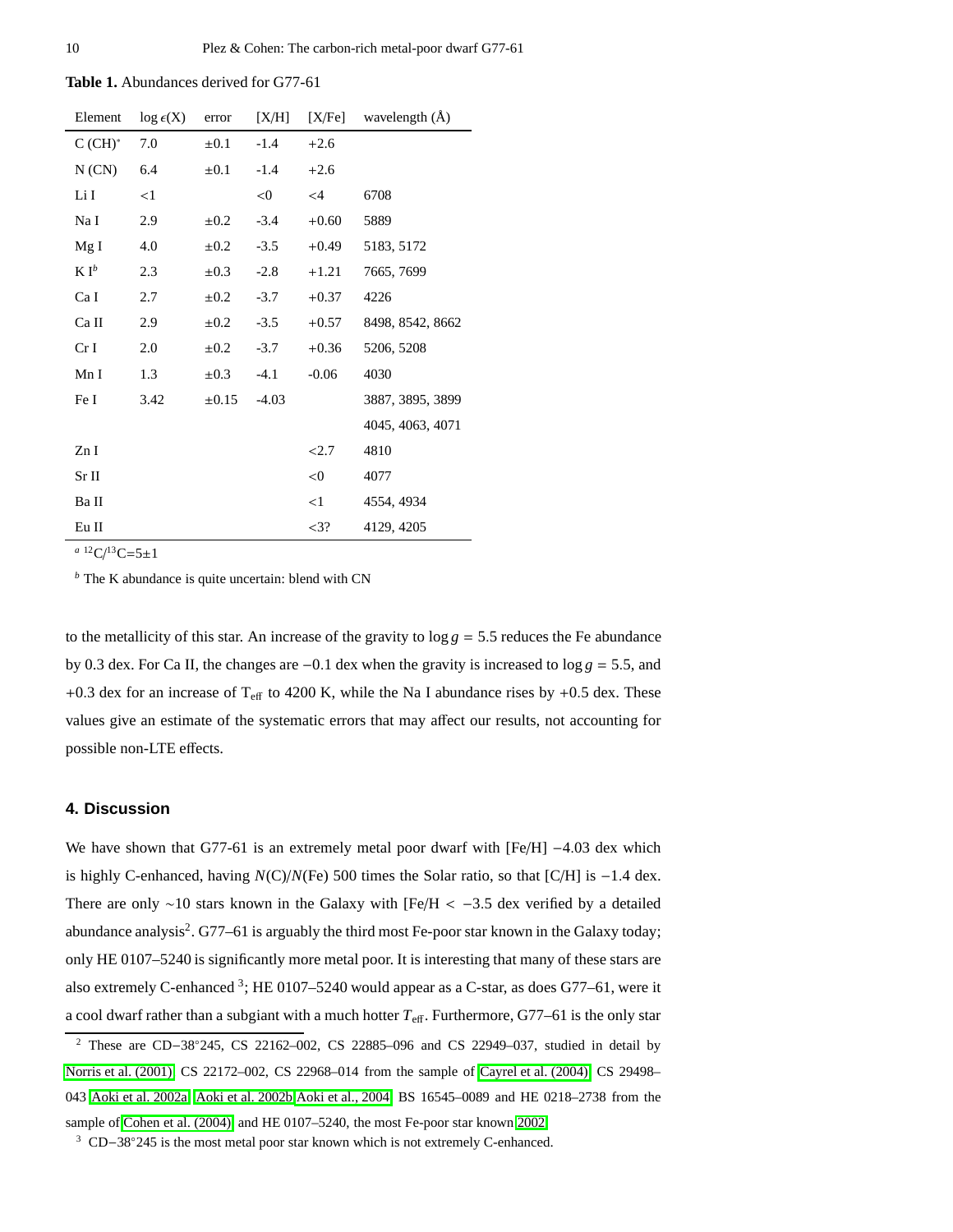

<span id="page-10-0"></span>**Fig. 6.** Observed (dots) and calculated spectra (full lines) of 3 Fe I lines, for 2 Fe abundances: 3.30 and 3.60, using the final model atmosphere parameters.

in this group which was originally noticed through its high proper motion; all the others were found in spectroscopic surveys.

Results from large recent surveys of very metal poor stars (Cayrel et al, 2004 for giants, and Cohen et al, 2004 for dwarfs) have now been published. [Cohen et al. \(2004\)](#page-15-30) have pointed out that the abundance ratios [X/Fe] for elements between Mg and Zn, while they may be functions of [Fe/H], are constant to within the observational error at a fixed value of [Fe/H]. They also provide evidence that this is true of most C-rich stars, ignoring the CNO elements of course. Because of the complex spectrum of G77-61 with its many strong molecular bands including  $C<sub>2</sub>$ , we could only determine abundances for a limited set of elements. These are compared with the mean abundances derived for very metal poor giants and for dwarfs with normal CNO from [Cayrel et al. \(2004\)](#page-15-18) and [Cohen et al. \(2004\)](#page-15-30) in Table [2.](#page-11-0) To within the errors, G77–61 appears to also show similar abundance ratios, apart from the lighter elements discussed further below. There are however discrepancies: [Mn/Fe] is ∼0.5 dex lower in the normal giants and dwarfs than it is in G77–61. [Cr/Fe] is more than 0.5 dex lower in the dwarfs, and 0.8 dex in the giants. The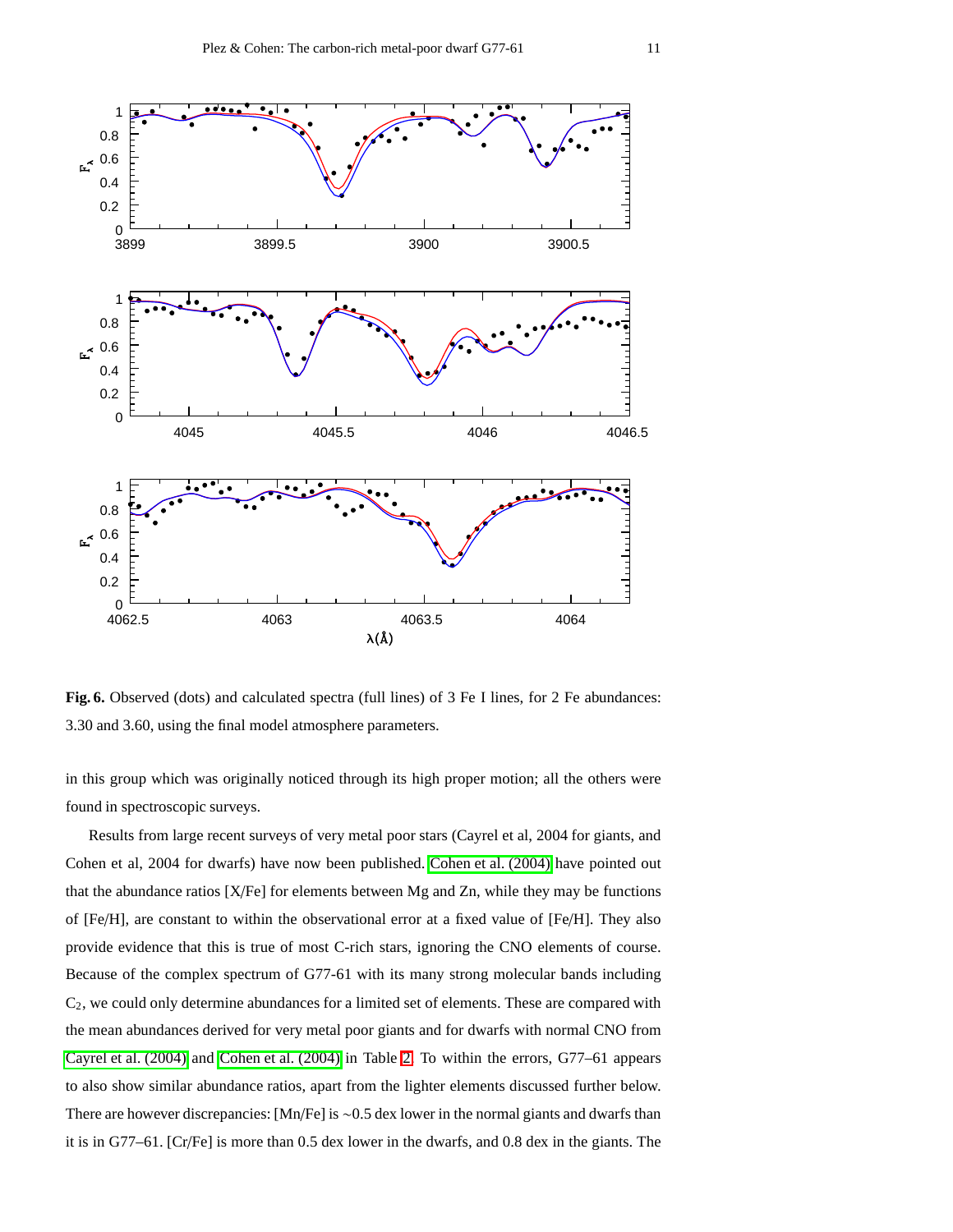<span id="page-11-0"></span>

|  |  |  | Table 2. Comparison of G77-61 with Normal Extremely Metal Poor Stars |  |  |  |
|--|--|--|----------------------------------------------------------------------|--|--|--|
|--|--|--|----------------------------------------------------------------------|--|--|--|

|                 | Sun                | G77-61   | mean dwarfs <sup>a</sup> | mean giants <sup>b</sup> |
|-----------------|--------------------|----------|--------------------------|--------------------------|
| Element         | $\log \epsilon(X)$ | [X/Fe]   | [X/Fe]                   | [X/Fe]                   |
| C(GH)           | 8.39               | $+2.6$   |                          |                          |
| N(CN)           | 7.80               | $+2.6$   |                          |                          |
| Li I            | 1.10               | $\leq$ 4 |                          |                          |
| Na I            | 6.33               | $+0.60$  |                          | $-0.24$                  |
| Mg I            | 7.54               | $+0.49$  | $+0.52$                  | $+0.23$                  |
| K I             | 5.12               | $+1.21$  |                          | $+0.27$                  |
| Ca I            | 6.36               | $+0.37$  | $+0.31$                  | $+0.22$                  |
| Ca II           | 6.36               | $+0.57$  |                          |                          |
| Cr <sub>I</sub> | 5.67               | $+0.36$  | $-0.21$                  | $-0.51$                  |
| Mn I            | 5.39               | $-0.06$  | $-0.55$                  | $-0.52^{c}$              |
| Fe I            | 7.45               | $-4.03d$ | $-2.7^e$                 | $-3.01^e$                |
| Zn I            | 4.60               | 22.7     | $+0.52$                  | $+0.48$                  |
| Sr II           | 2.97               | < 0      | $-0.44^{f}$              |                          |
| Ba II           | 2.13               | <1       | $-0.32$                  |                          |
| Eu II           | 0.51               | $\leq$ 3 |                          |                          |

*<sup>a</sup>* Sample of Cohen et al. 2004

*<sup>b</sup>* Sample of Cayrel et al. 2004, from their regression at [Fe/H]=-4.0

*<sup>c</sup>* The NLTE 0.4 dex correction Cayrel et al. uses has been removed.

*d* [Fe/H]

*<sup>e</sup>* median [Fe/H] of the sample

*f* corrected for difference of reference solar Sr

case of [K/Fe] almost 1 dex higher in G77–61 than in the mean giants, may be due to the difficulty of measuring the resonance K I lines affected by telluric absorption, and strongly blended with molecular lines. Despite this, the overall agreement between G77-61 and the mean metal-poor giants and dwarfs is remarkably good considering the difficulty of the analysis.

The abundance ratios in C-rich metal poor stars, which obey the above relations for the elements between Mg and the Fe-peak, appear to float for the lighter and for the heavier elements beyond the Fe-Peak. Some extremely metal poor C-stars have large enhancements of the heavy elements, i.e. Ba, La and even Pb in some cases (see, e.g., Van [Eck et al. 2003,](#page-16-3) [Aoki et al., 2002c,](#page-14-10) [Lucatello et al. 2003,](#page-15-32) [Sivarani et al. 2004](#page-15-33) and [Cohen et al. \(2004\)\)](#page-15-30). Those dwarfs with *s*-process enhancement must arise in binary systems with a more massive primary, now presumably a white dwarf, in which mass transfer has occured. Other very metal poor C-rich stars show no enhancement of the heavy elements (see, e.g. Aoki et al. 2002c or Cohen et al. 2004). Although we only have rough upper limits to the abundance of elements heavier than the Fe peak in G77–61, it appears to be one of the latter group, with no or only modest enhancement of the heavy elements. Regarding mass-transfer, Wallerstein & Knapp [\(1998\)](#page-16-4) conjectured that the extremely low metal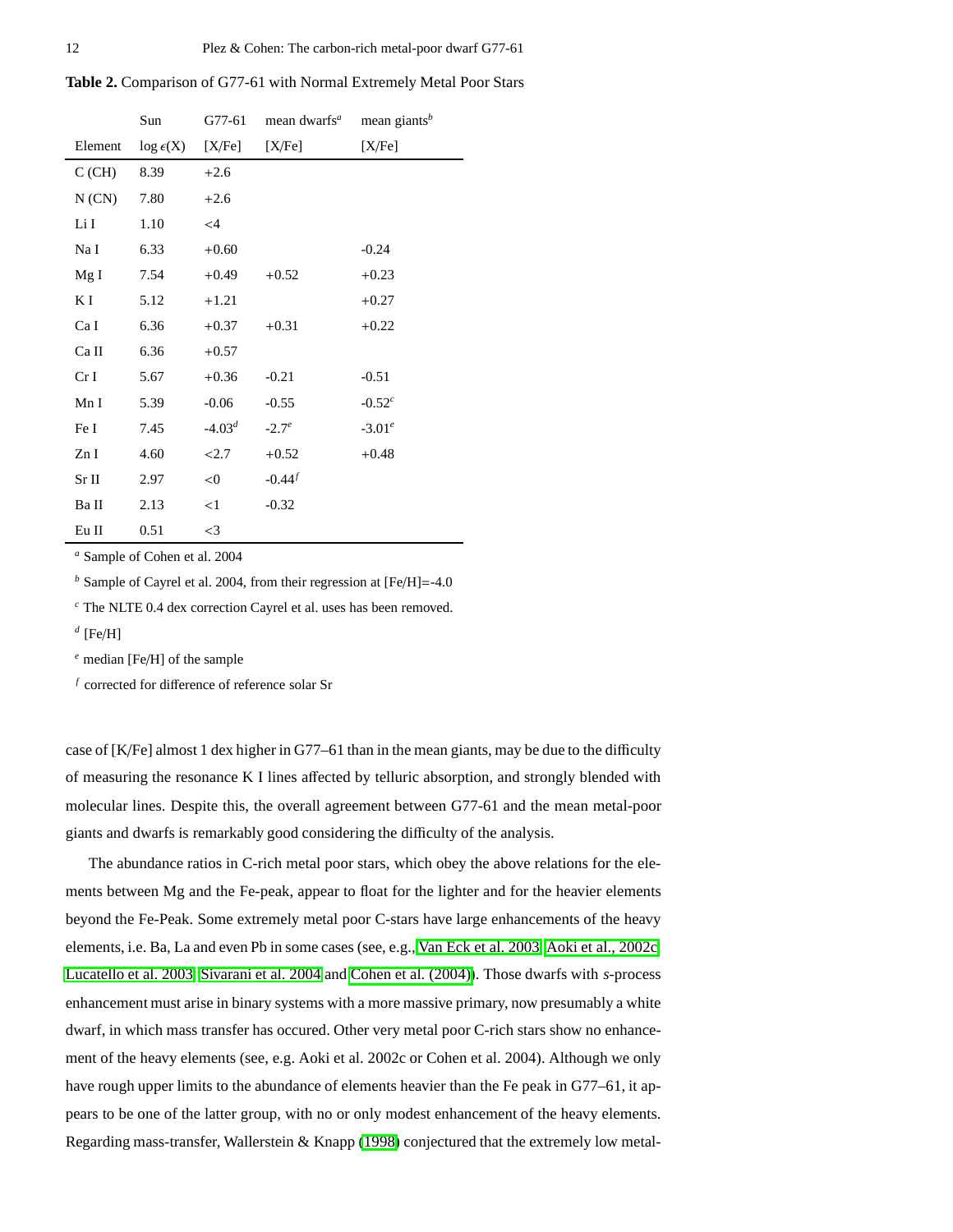licity of G77–61 could be due to a loss of non-volatile elements during the mass transfer. This hypothesis does not seem supported by any observation. The metallicity now determined around 1/10000 solar is not as extreme as previously believed, and the general pattern of abundances is close to other dwarfs and giants of similar metallicity. In addition, at such a high C/O ratio the dust formed would be graphite or amorphous carbon, not incorporating Mg, Ca, Fe, and other elements that condensate in e.g. silicates in O-rich environments.

With regard to the CNO elements, the general trend seen by the second author in examining the spectra of large numbers of very metal poor stars is that if C is highly enhanced, then N may be enhanced, but the range of enhancement varies significantly. On the other hand, N is never highly enhanced unless there is a substantial C-enhancement. We compare the deduced abundances for G77–61 with those of four very metal poor C-enhanced-stars in Table [3,](#page-13-0) the first of which is HE 0107–5240, the most Fe-poor star known, analyzed by Christlieb et al. [\(2004\)](#page-15-29). There are two independent detailed abundance analyses of CS22949–037, a highly C-enhanced, extremely metal-poor giant, by [Norris et al. \(2001\)](#page-15-31) and by Depagne et al. [\(2002\)](#page-15-34). The agreement between them indicates the level of accuracy one can expect for stars with such complex spectra. However G77–61 is much cooler than this star, and its spectrum is correspondingly more complex. CS 22957–027 is another extremely metal poor giant with a very large C-enhancement studied by [Norris, Ryan & Beers\(1997\)](#page-15-35) and by [Aoki et al. 2002a;](#page-14-7) the results of the more recent analysis are shown in the table. CS 29498–043 [\(Aoki et al. 2002a,](#page-14-7) [Aoki et al. 2002b,](#page-14-8) [Aoki et al., 2004\)](#page-14-9) is a very metal poor giant with highly enhanced Na and Mg as well as CNO. HE 0007-1832 is a very metal poor dwarf with no enhancement of the heavy elements [\(Cohen et al. \(2004\)\)](#page-15-30).

Table [3](#page-13-0) gives an indication of the variety found among the C-rich metal poor stars. The four stars listed have *N*(C)/*N*(N) ranging over more than a factor of 1000, with no obvious correlation with [Fe/H]. G77–61 and all of the comparison stars, except HE0107-5240, though presumably a giant (Christlieb et al. [2004\)](#page-15-29), show low  $C^{12}/C^{13}$  ratios, indicating substantial CN processing. If one ignores the CNO elements, a crucial distinction among them involves the elements just heavier than CNO, the easiest of which to detect are Na and Mg. If those elements are not enhanced, then the abnormality is confined to the enhancement of the CNO elements, and an origin involving normal processes of nucleosynthesis within stars of intermediate mass can be imagined; for example a binary scenario with no heavy element production is viable. However, if Na and Mg are enhanced, as is the case especially for CS 22949–037 and for CS 29498–043, and to a lesser extent for the other three stars, then conventional wisdom suggests that significant production of Mg and Na is not expected for intermediate mass metal-poor stars, and a supernova event is required. It is these arguments that have led to the discussion of SN with fallback models for extremely metal poor massive stars [Umeda & Nomoto \(2003\)](#page-16-5) and [Tsujimoto & Shigeyama \(2003\)](#page-16-6) where most of the lighter elements, produced in the outer zones, get ejected, but the mass cut is such that the heavier elements fall back onto the collapsed core. The abundance ratios of the ejecta can be fine-tuned by invoking mixing as well as fallback.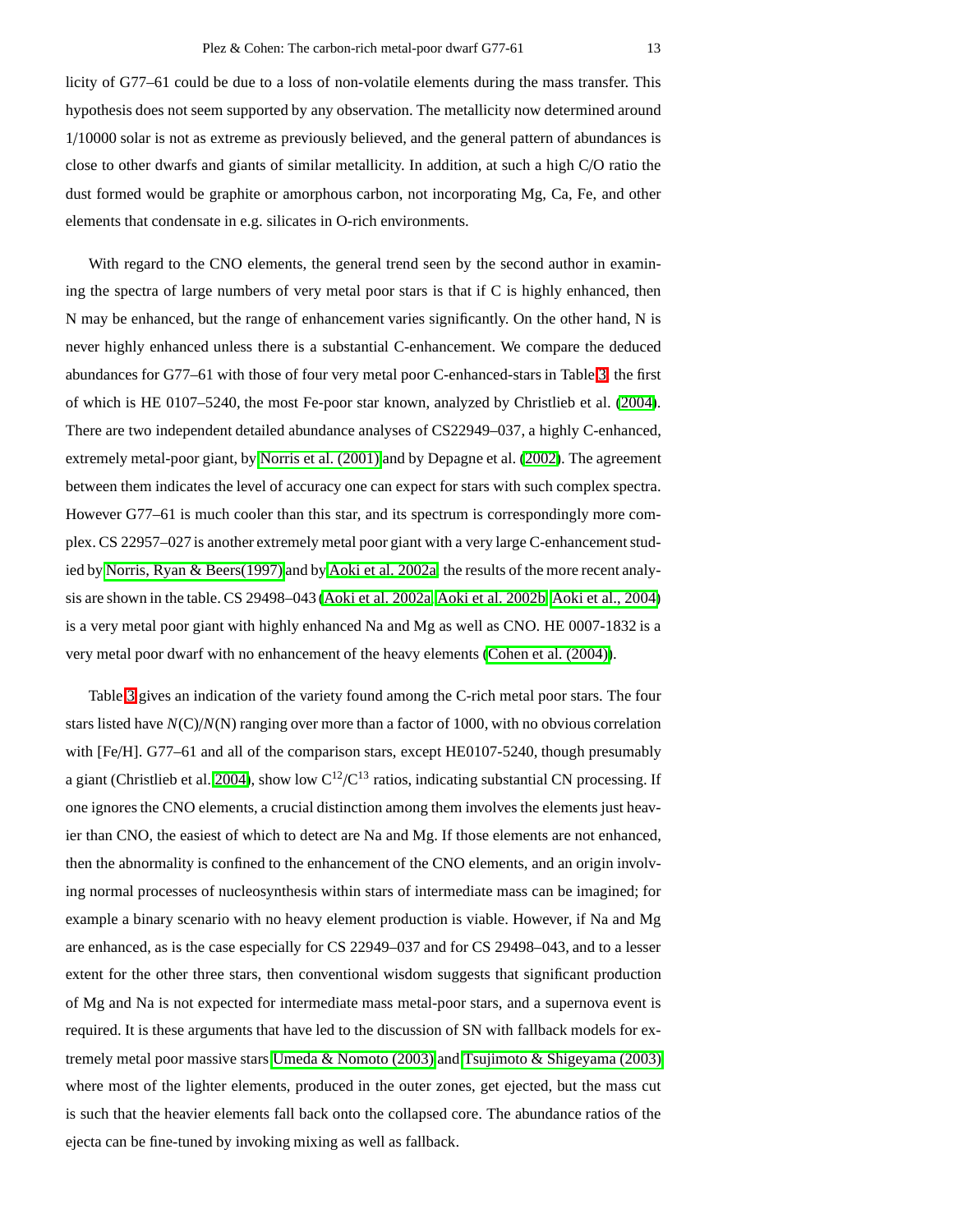<span id="page-13-0"></span>

| <b>Table 3.</b> Comparison of G77–61 with carbon-rich Extremely Metal Poor Stars |  |  |  |  |
|----------------------------------------------------------------------------------|--|--|--|--|
|----------------------------------------------------------------------------------|--|--|--|--|

|                     | $G77 - 61$ | CS29498-043    | HE0107-5240 | CS22949-037 |                | CS22957-027 | HE0007-1832    |
|---------------------|------------|----------------|-------------|-------------|----------------|-------------|----------------|
|                     | [X/Fe]     | $[X/Fe]^a$     | [X/Fe]      | [X/Fe]      | $[X/Fe]^a$     | $[X/Fe]^a$  | [X/Fe]         |
| Li I                | $< +4$     |                | $< +5.3$    |             | $<-0.3$        |             |                |
| C(GH)               | $+2.6$     | $+2.20^{b}$    | $+3.70$     | $+1.28$     | $+1.27$        | $+2.4$      | $+2.55$        |
| ${}^{12}C/{}^{13}C$ | 5          | 6 <sup>c</sup> | >50         |             | $\overline{4}$ | 8           | $\overline{7}$ |
| N(CN)               | $+2.6$     | $+2.26$        | $+2.70^a$   | $+2.84$     | $+2.66$        | $+1.62$     | $+1.85$        |
| O (CO)              |            | $+2.45$        | $+2.4^{d}$  |             | $+2.12$        |             |                |
| Na I                | $+0.60$    | $+1.41$        | $+0.81$     |             | $+2.09$        |             |                |
| MgI                 | $+0.49$    | $+1.74$        | $+0.15$     | $+1.21$     | $+1.35$        | $+0.65$     | $+0.76$        |
| Ca I                | $+0.37$    | $+0.10$        | $-0.09$     | $+0.40$     | $+0.31$        | $+0.14$     | $+0.32$        |
| Ca II               | $+0.57$    |                | $+0.36$     |             |                |             |                |
| CrI                 | $+0.36$    | $-0.41$        | $< +0.26$   | $-0.60$     | $-0.44$        |             |                |
| Mn I                | $-0.06$    | $-1.00$        | $< +0.36$   | $-0.97$     | $-0.84$        | $-0.41$     | $-0.23$        |
| Fe $I^e$            | $-4.03$    | $-3.49$        | $-5.28$     | $-3.74$     | $-3.94$        | $-3.12$     | $-2.65$        |
| Zn I                | < 2.7      | $< +0.5$       | $< +2.65$   |             | $+0.63$        |             |                |
| $\rm Sr~II$         | <0         | $-0.57$        | $<-0.52$    | $-0.02$     | $+0.25$        | $-0.56$     | $+0.07$        |
| Ba II               | <1         | $-0.42$        | $< +0.82$   | $-0.89$     | $-0.61$        | $-1.23$     | $+0.16$        |
| Eu II               | $< +3?$    |                | $< +2.78$   | $< +0.88$   | < 0.01         | $< +0.83$   | $< +1.79$      |
| Source              |            | $\mathbf f$    | g           | h           | $\mathbf{i}$   | $\mathbf c$ | j              |

*<sup>a</sup>* Corrected for differences in solar reference abundance

 *from*  $C_2$ 

*<sup>c</sup>* Aoki et al. 2002a

*<sup>d</sup>* Bessell, Christlieb & Gustafsson, 2004

*e* [Fe/H]

*<sup>f</sup>* Aoki et al. 2004

*<sup>g</sup>* Christlieb et al. 2004

*<sup>h</sup>* Norris, Ryan & Beers, 2001

*<sup>i</sup>* Depagne et al. 2002

*<sup>j</sup>* Cohen et al. 2004

However, very recent caclulations by [Herwig\(2005\)](#page-15-36) and by [Karakas\(2005\)](#page-15-37) demonstrate that intermediate mass very low metallicity AGB stars can produce and mix to their surface substantial amounts of Na and Mg, as well as copious amounts of C and N, and a low  ${}^{12}C/{}^{13}C$  ratio due to CN processing. This eliminates the need to seek a Type II SN origin for their excesses in G77– 61 and in the other stars listed in Table [3.](#page-13-0) In addition, according to [Goriely & Siess\(2004\),](#page-15-38) the s-process efficiency may be very much reduced in low metallicity AGB stars, due to the higher temperature of the bottom of the convective zone. This could explain the class of very metal-poor carbon-rich stars without excess of heavy elements to which G77–61 seems to belong.

We may thus view the O abundance as the key to separating excesses of the light elements C, N, Na, Mg as arising from Type II SN of some kind versus binary mass transfer involving an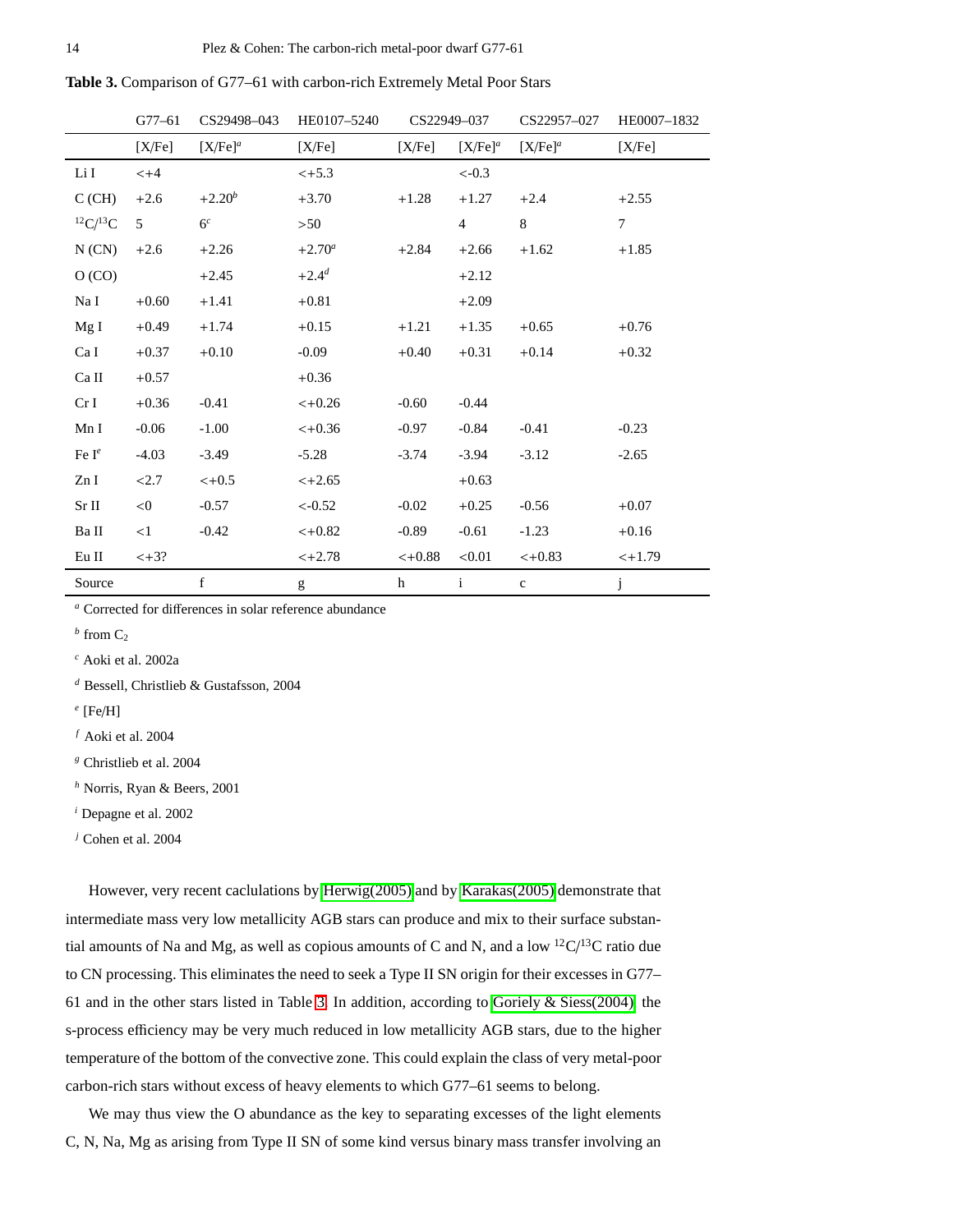extremely low metallicity AGB star. In the former case, copious O should be present, while in the latter, O should not be significantly enhanced. HE0107–5240 falls into the former category, as do at least two of the comparison stars. But preliminary information regarding the O abundance in G77–61 based on the low-resolution IR spectra of Joyce [\(1998\)](#page-15-27) is that the O abundance is low. However, Joyce ascribed the apparent weak CO both to the low metallicity of G77–61 and at least partially to suppression of near-IR molecular bands by collision-induced absorption (H2- H2, and to a lesser extend He-H2). Our model atmosphere calculations with high O abundance, and including collision-induced absorption predict strong CO bands. In any case all SN models tend to produce large amounts of O, relative to C, and it is therefore crucial to determine the O abundance in G77 – 61 to separate the binary AGB from the SN hypothesis for the selective abundance enhancements in this extremely metal-poor dwarf carbon star. A high resolution near-IR spectrum is already in hand and results should be available in the near future.

*Acknowledgements.* We thank N. Christlieb for suggesting a re-investigation of this star. B. Freytag is thanked for suggesting the microturbulence estimate, and R. Cayrel and E. josselin for useful comments. The entire Keck/HIRES user communities owes a huge debt to Jerry Nelson, Gerry Smith, Steve Vogt, and many other people who have worked to make the Keck Telescope and HIRES a reality and to operate and maintain the Keck Observatory. We are grateful to the W. M. Keck Foundation for the vision to fund the construction of the W. M. Keck Observatory. The authors wish to extend special thanks to those of Hawaiian ancestry on whose sacred mountain we are privileged to be guests. Without their generous hospitality, none of the observations presented herein would have been possible. JGC is grateful to the National Science Foundation for partial support under grant AST-0205951. This publication makes use of data from the Two Micron All-Sky Survey, which is a joint project of the University of Massachusetts and the Infrared Processing and Analysis Center, funded by the National Aeronautics and Space Administration and the National Science Foundation.

#### <span id="page-14-3"></span>**References**

- <span id="page-14-2"></span>Allende-Prieto, C., Lambert, D. L. & Asplund, M. 2002, ApJ, 573, L137
- <span id="page-14-7"></span>Alvarez, R., & Plez, B. 1998, A&A, 330, 1109
- <span id="page-14-8"></span>Aoki, W., Norris, J.E., Ryan, S.G., Beers, T.C., & Ando, H., 2002a, ApJ, 576, L141
- <span id="page-14-10"></span>Aoki, W., Norris, J.E., Ryan, S.G., Beers, T.C., & Ando, H., 2002b, PASJ, 54, 933
- <span id="page-14-9"></span>Aoki, W., Ryan, S. G., Norris, J. E., Beers, T. C., Ando, H. & Tsangarides, S. & Ando, H., 2002d, ApJ, 580, 1149
- <span id="page-14-4"></span>Aoki, W., Norris, J. E., Ryan, S. G., Beers, T. C., Christlieb, N., Tsangarides, S. & Ando, H., 2004, ApJ, 608, 971
- <span id="page-14-6"></span>Asplund, M., 2003, in *CNO in the Universe*, ed. G. Charbonnel, D. Schaerer & G. Meynet, ASP Conf. Series Vol. 304, pg. 275
- <span id="page-14-5"></span>Asplund, M., Nordlund, Å., Trampendach, R., Stein, R., 2000, A&A, 359, 743
- <span id="page-14-1"></span>Asplund, M., Grevesse, N., Sauval, A. J., Allende Prieto, C. & Kiselman, D., 2004, A&A, 417, 751
- <span id="page-14-0"></span>Asplund, M., Gustafsson, B., Kiselman, D., & Eriksson, K. 1997, A&A, 318, 521
- Bessell, M.S., & Brett, J.M. 1988, PASP, 100, 1134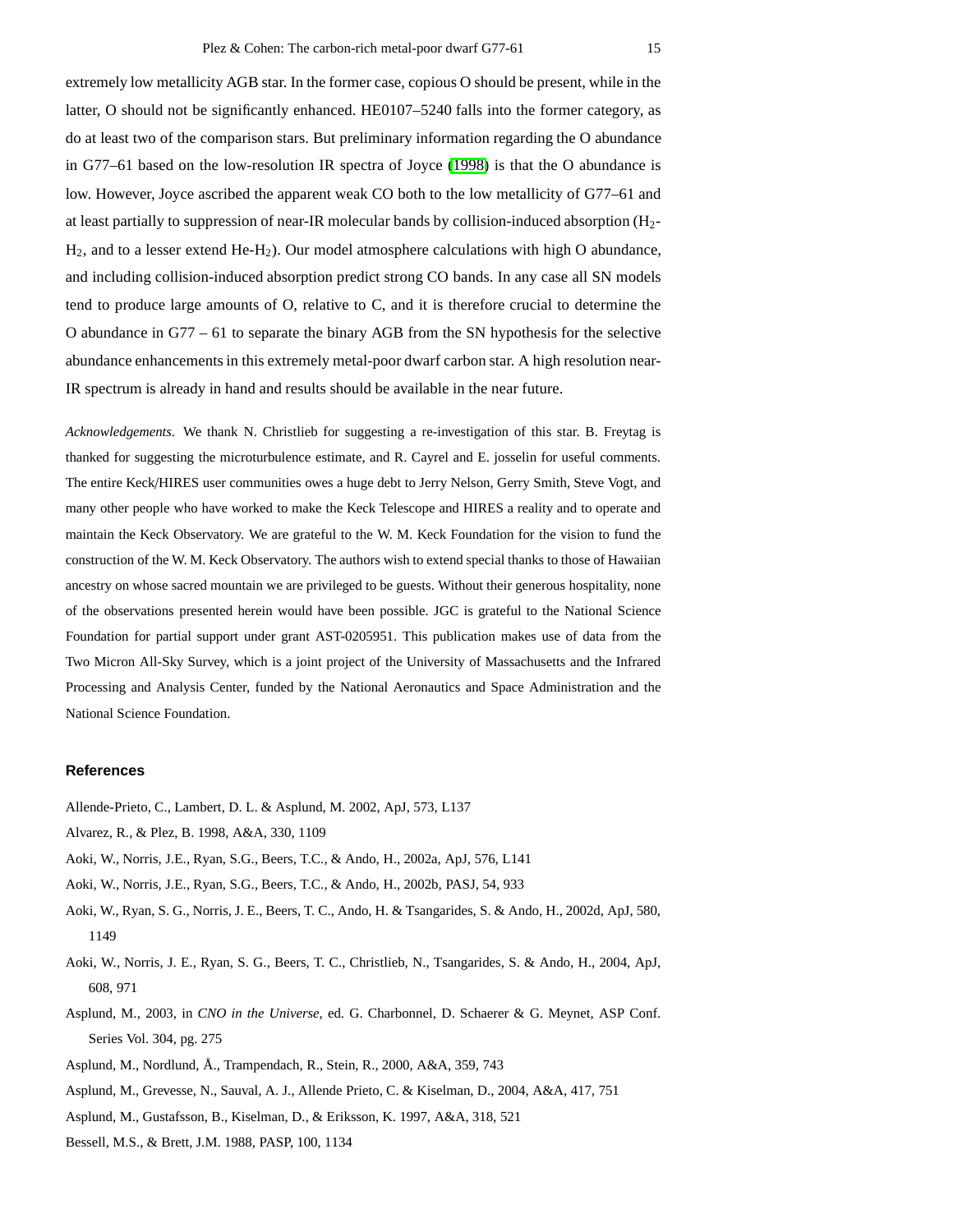- <span id="page-15-9"></span>Bessell, M.S., Christlieb, N., & Gustafsson, B., 2004, ApJ, 612, L61
- <span id="page-15-18"></span>Carpenter, J.M. 2001, AJ, 121, 2851
- <span id="page-15-29"></span><span id="page-15-4"></span>Cayrel, R., Depagne, E., Spite, M. et al. 2004, A&A, 416, 1117
- <span id="page-15-30"></span>Christlieb, N., Bessell, M.S., Beers, T.C., et al. 2002, Nature, 419, 904
- Christlieb, N., Gustafsson, B., Korn, A. J., et al. 2004, ApJ, 603, 708.
- <span id="page-15-21"></span><span id="page-15-8"></span>Cohen, J., Christlieb, N., McWilliam , A., et al., 2004, ApJ (in press)
- Cooper, Nicholls 1975, JQSRT 15, 139
- <span id="page-15-0"></span>Cutri, R. M. et al., 2003, Examplanatory Supplement to the 2MASS All-Sky Data Release,
	- http://[www.ipac.caltech.edu](http://www.ipac.caltech.edu/2mass/releases/allsky/doc/explsup.html)/2mass/releases/allsky/doc/explsup.html
- <span id="page-15-34"></span><span id="page-15-2"></span>Dahn, C.C., Liebert, J., Kron, R.G., Spinrad, H., & Hintzen, P.M. 1977, ApJ, 216, 757
- <span id="page-15-14"></span>Dearborn, D.S.P., Liebert, J., Aaronson, M., et al. 1986, ApJ, 300, 314
- Depagne, E., Hill, V., Spite, M., et al., 2002, A&A, 390, 187
- <span id="page-15-23"></span>Edvardsson, B., Andersen, J., Gustafsson, B., et al. 1993, A&A, 275, 101
- <span id="page-15-3"></span>Erman, P., & Iwamae, A. 1995, ApJ, 450, L31
- <span id="page-15-38"></span>Gass, H., Liebert, J., & Wehrse, R. 1988, A&A, 189, 194
- <span id="page-15-28"></span>Goriely, S. & Siess, L., 2004 A&A, 421, L25
- <span id="page-15-22"></span>Grevesse, N., & Sauval, J. 1998, Space Science Rev., 85, 161
- <span id="page-15-12"></span>Grevesse et al. 1991, A&A, 242, 488
- <span id="page-15-15"></span>Gustafsson, B., Bell, R.A., Eriksson, K., & Nordlund, Å. 1975, A&A, 42, 407
- <span id="page-15-6"></span>Gustafsson, B., Edvardsson, B., Eriksson, K., et al. 2003, in Stellar Atmosphere Modeling, ASP Conf. Ser., 288, 331
- <span id="page-15-25"></span>Harris et al. 1998, ApJ, 502, 437
- <span id="page-15-36"></span>Harris, G.J., Lynas-Gray, A.E., Miller, S., & Tennyson, J. 2004, ApJ, 600, 1025
- <span id="page-15-17"></span>Herwig, F., 2005, ApJS 155, 651
- <span id="page-15-27"></span><span id="page-15-10"></span>Hill, V., Plez, B., Cayrel, R., et al. 2002, A&A, 387, 560
- Houdashelt, M.L., Bell, R.A., & Sweigart, A.V., AJ119, 1448
- <span id="page-15-37"></span><span id="page-15-11"></span>Joyce, R.R. 1998, AJ, 115, 2059
- Karakas, A. I., 2005, PhD thesis, Monash University
- <span id="page-15-16"></span>Kim, Y.-C., Demarque, P., Yi, S.K., & Alexander, D.R. 2002, ApJS, 143, 499
- <span id="page-15-24"></span>Kupka F., Piskunov N.E., Ryabchikova T.A., Stempels H.C., Weiss W.W., 1999, A&AS, 138, 119
- <span id="page-15-32"></span>Langhoff, S.R., Bauschlicher, C.W., Jr., Rendell, A.P., & Komornicki, A. 1990, JCP, 92, 3000
- <span id="page-15-35"></span><span id="page-15-26"></span>Lucatello, S., Gratton, R., Cohen, J.G., et al., 2003, AJ, 125, 875
- Neale, L. & Tennyson, J. 1995, ApJ, 454, L169
- <span id="page-15-31"></span>Norris, J. E., Ryan, S. G., & Beers, T. C., 1997, ApJL, 489, L169
- <span id="page-15-20"></span><span id="page-15-13"></span>Norris, J. E., Ryan, S. G., & Beers, T. C., 2001, ApJ, 561, 1034
- Plez, B., Brett, J.M., & Nordlund, Å. 1992, A&A, 256, 551
- <span id="page-15-19"></span>Querci, F., Querci, M., & Kunde, V.G. 1971, A&A 15, 256
- <span id="page-15-1"></span>Richter, J. & Tonner, K.F. 1967, Zeitschrift für Astrophysik, 67, 155
- <span id="page-15-7"></span>Routly, P.M., 1972, Pub. US Naval Obs, 20, part 6
- <span id="page-15-33"></span>Schlegel, D.J., Finkbeiner, D.P., Davis, M. 1998, ApJ, 500, 525
- <span id="page-15-5"></span>Sivarani, T., Bonifacio, P., Molaro, P., et al., 2004, A&A, 413, 1073
- Shortridge K. 1993, in *Astronomical Data Analysis Software and Systems II*, eds. R.J. Hannisch, R.J.V.
	- Brissenden, & J. Barnes, A.S.P. Conf. Ser., 52, 219